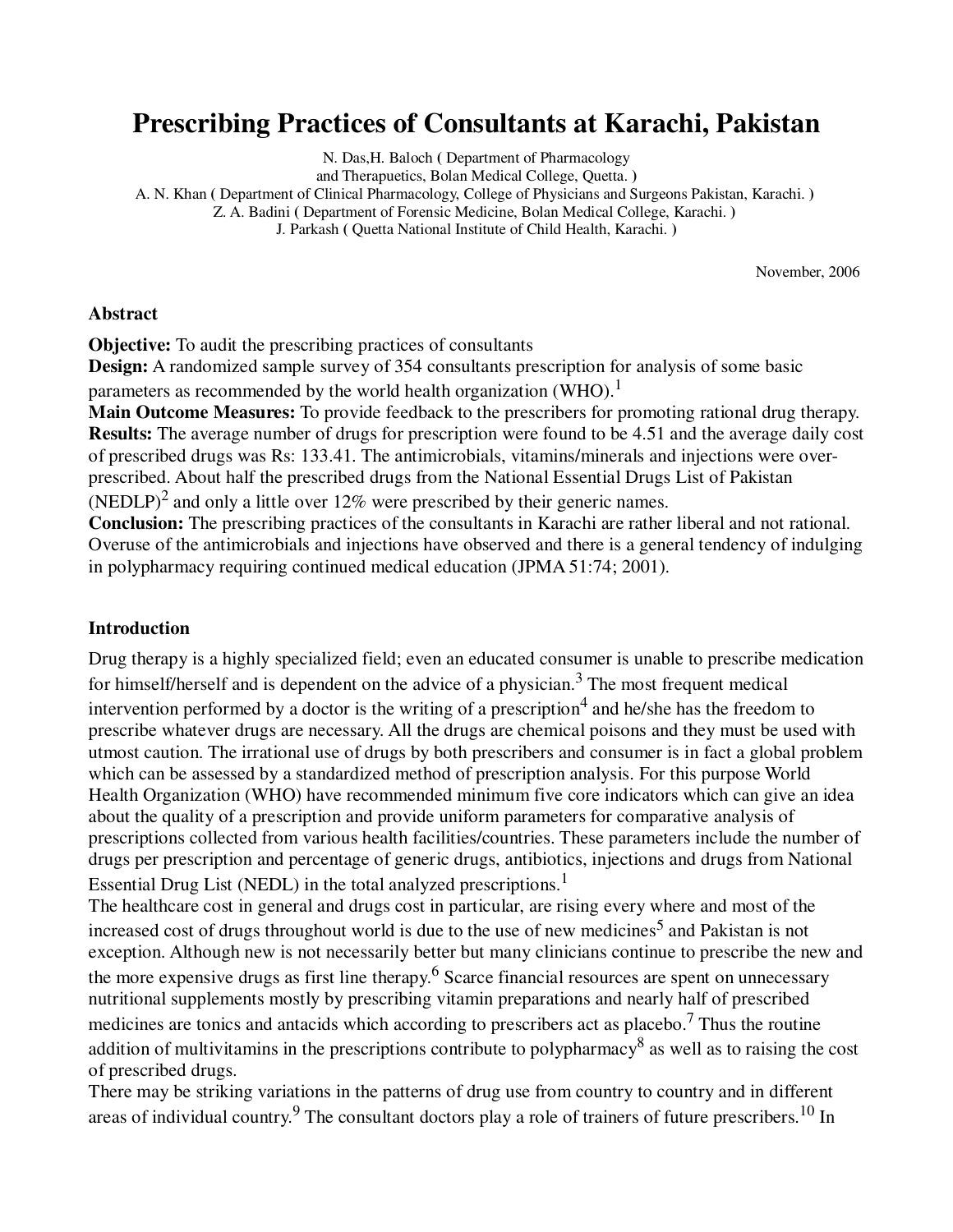our region private practitioners are often preffered to the government-funded health centers where free medical supplies are limited and prescribers are transferable resulting in patient encounter with different prescribers on the subsequent follow up visit.sup > 11

We have carried out a prescription audit of consultants who practice at their private chambers in Karachi on the basis of five core indicators recommended by WHO' along with two more areas of prescription, that is the percentage of vitamins and mineral and daily drug list per prescription, with the aim to examine the extent of irrational prescribing, if any to provide feedback to the prescriber for the promotion of rational drug therapy.

## **Material and Methods**

The study was conducted in Karachi from Feburary 1998 to April 1998. Karachi, which is located in the southwest, is the largest seaport and most populous city of Pakistan, having five administrative districts and population of more than 12 millions. It has an average standard of living that allows reasonable access to medical care.

The consultants, whose 354 prescriptions were analyzed in this study, were from different surgical and medical disciplines, having postgraduate qualifications of diplomas and/or degrees in their respective speciality. Most of them are attached with undergraduate and postgraduate teaching hospitals where they work during the morning and provide consultation during evening hours on charging their consultation fee at their private consultation chambers. Their patients are mostly residents of Karachi but some patients from other parts of country also visit Karachi's consultants for their ailments/treatment.

It is reported that prescribers may change their prescribing practices when they are aware that these are being observed.<sup>12</sup> Therefore, we randomly collected the photocopies of the prescriptions without the knowledge of the consultants with the consent of bearer of prescription when they visited the pharmacy shop for purchasing prescribed medicine. Thus the prescriber at the time of prescribing was unaware that his/her prescriptions are being analyzed and in this way their usual prescribing patterns could be monitored.

### **Each prescription was monitored for the following parameters:**

Total number of drugs in the prescription, number of drugs prescribed by generic names, number of antimicrobials prescribed, number of injections prescribed, number of drugs prescribed from National Essential Drugs List of Pakistan (NEDLP)2, number of vitamins/minerals prescribed and approximate daily drug cost.

The analysis of antibiotics in the prescription is one of the five basic core indicators recommended by the WHO.<sup>1</sup> In our study the term antimicrobial is being used to refer to the broader category of antibiotics, sulfonamide drugs and antiprotozoal drugs. However antibiotics used for tuberculosis and leprosy or for cancer chemotherapy were not included in this category because the specific areas are not likely to be over prescribed.

The combination preparation of drugs were considered as single drug grouped according to their main constituents. If all the constituents of the combination drug were found enlisted separately in NEDLP, it was considered as a drug from NEDLP.For calculating the cost per day, the prices were obtained from

"Drug Index"<sup>3</sup> and the prices whose cost was not mentioned in drug index were obtained from pharmacy shops. In the few prescriptions dosage schedule of drugs was not mentioned. The cost of such drug was calculated on average usual daily dosage, while for drugs prescribed on SOS basis the cost of single dose per day was considered.

#### **Results**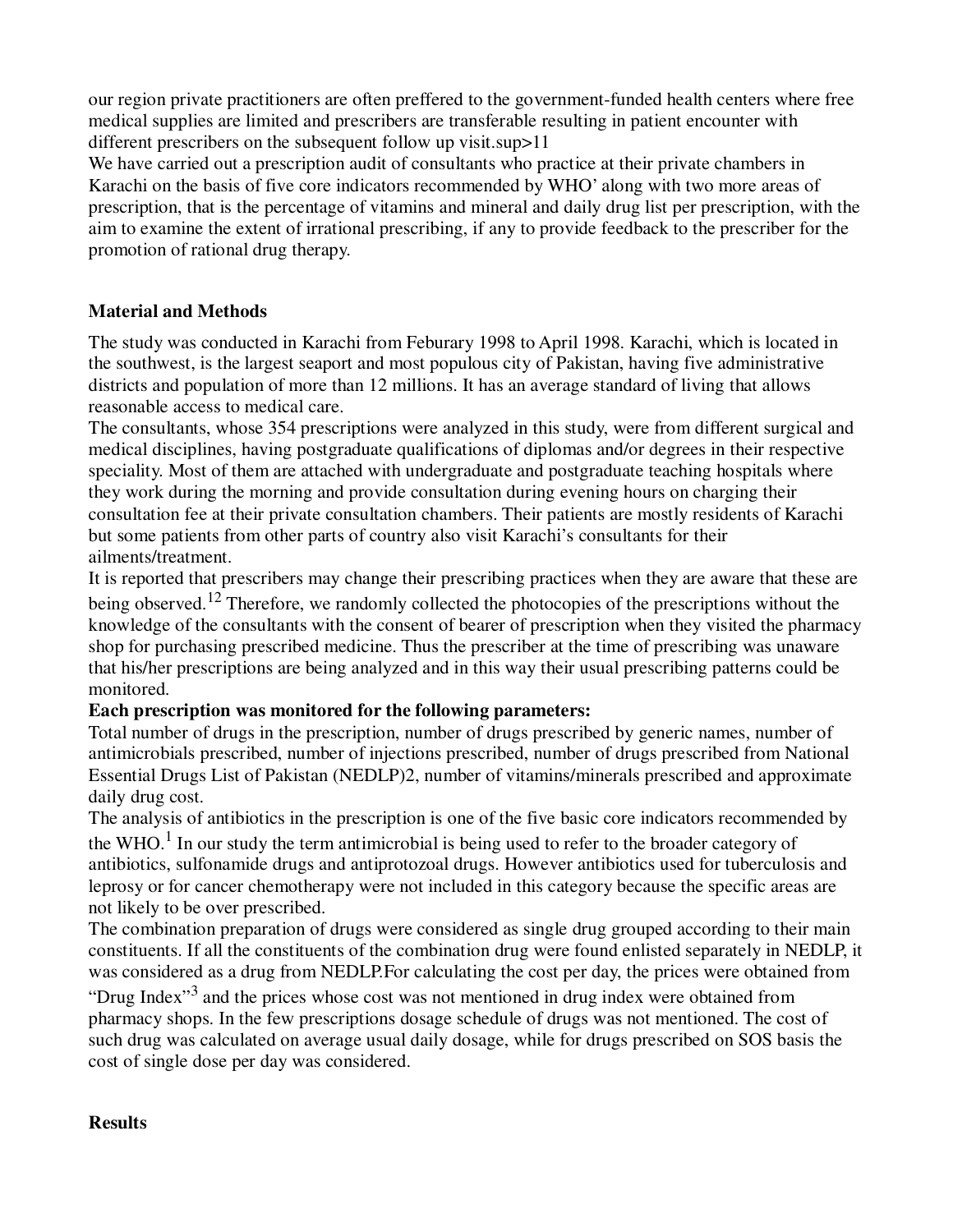The total number of drugs prescribed in the 354 analyzed prescriptions was 1598, which averages to 4.51 per prescription. The range of prescribed drugs was 1 to 11 (Table 1).

| Indicators                                   | Total     | Range      |                 |
|----------------------------------------------|-----------|------------|-----------------|
| Drugs prescribed                             | 1598      | 4.51       | $1 - 11$        |
| Daily drug                                   | Rs. 47230 | Rs. 133.41 | R.1.25-Rs. 1401 |
| $Rs. = Pakistani$ Rupees (US\$ = 54 Pak Rs.) |           |            |                 |

# Table 1. Number of drugs prescribed and their cost.

The total daily drug cost of 354 analyzed prescriptions was found to be Pakistan Rupees (Pak Rs.) 47320 with an average of Pak Rs: 133.41 per prescription and varied in the range of Pak Rs. 1.25 to Rs. 1401.6 (Table

1). A total of 196 drugs were prescribed by their generic names accounting for 12.26% of the total prescribed drugs

(TPD) as shown in Table 2.

| Indicators    | Total<br>No. | $%$ TPD | Range   | No. of<br>patients | $\%$<br>patients |
|---------------|--------------|---------|---------|--------------------|------------------|
| Generic       | 196          | 12.26   | $1-6$   | 112                | 31.63            |
| Antimicrobial | 215          | 13.45   | $1 - 4$ | 160                | 45.19            |
| Injections    | 399          | 24.96   | $1-8$   | 132                | 37.28            |
| <b>NEDLP</b>  | 796          | 49.81   | $1 - 7$ | 200                | 56.49            |
| Vit/ Min      | 210          | 13.14   | $1 - 4$ | 145                | 40.96            |

THE REPORT FOR LINE

Table 2. Analysis of some indicators of Consultant's prescriptions.

NEDLP National Essential Drug List of Pakistan

Vit/Min Vitamins and minerals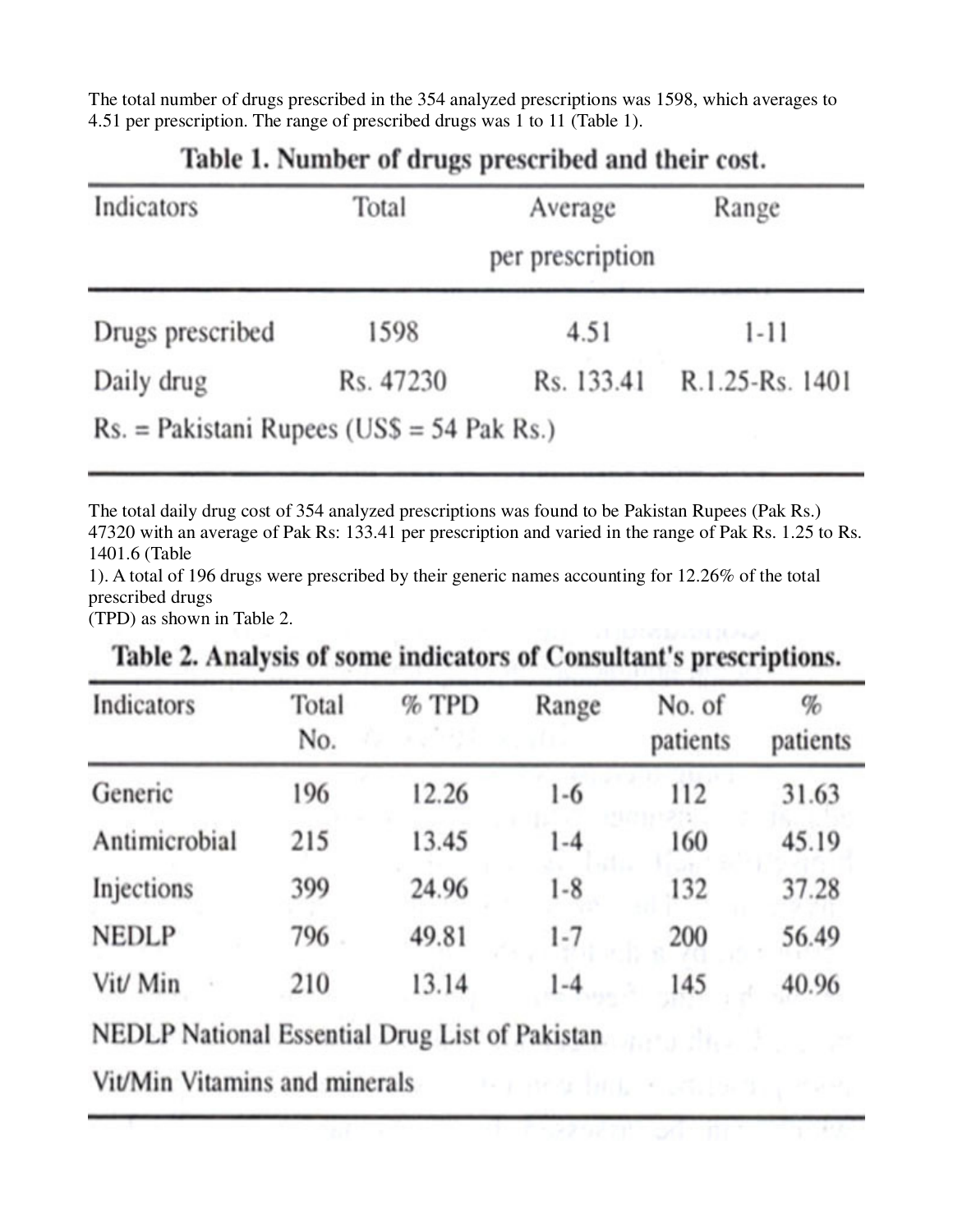The antimicrobial drugs prescribed were 215, which amounted to 13.45% of TPD and were received by 160 patients (45.19%) in the range of 1-4 per prescription.

The number of injections prescribed was 339 (24.96% of TPD) to 132 patients (37.28%) in the range of 1-8.

The number of drugs prescribed from NEDLP was 796 (49.81% of TPD) in the range of 1-7 (Table 2). The vitamins and minerals preperations prescribed were 210 (13.14% of TPD) to 145 patients (40.96%) which were in a range of 1-4 (Table 2).

## **Discussion**

Prescribing drugs should not be taken lightly, because even the so-called innocent drugs have inbuilt risks, which may not even be forseeable  $14$ . In our study of consultant's prescriptions, the average number of drugs per prescription was found to be 4.51 (Table 1) which is higher than of Nawabshah  $(3.97/prescription)^{15}$  and compared to that reported from Nepal  $(3.4)$ .<sup>16</sup> It is much higher than reported for Rawalpindi/Islamabad (2.97) <sup>17</sup>, South Africa (2.6)<sup>18</sup> and Bangladesh (1.44).<sup>19</sup> Thus our study reflects a greater trend of polypharmacy.

Th generic drugs are usually cheaper that equipotent branded drugs.<sup>18</sup> In our present study the consultants of Karachi prescribed 12.26% of TPD by their generic names (Table 2) which is almost in the same range as reported in earlier studies of Hyderabad  $(12.06\%)^{20}$  and Nawabshah  $(12.9\%)^{15}$  but lesser than reported from Rawalpindi/Islamabad (23.61%).<sup>17</sup> In Bangladesh 78%<sup>18</sup> of the drugs are prescribed by their generic names while only 7% are prescribed in Nepal.<sup>16</sup> These figures indicate that prescribing of drugs by their generic names is widely variable and is still not popular among consultants of our country. The reason for prescribing drugs mostly by brand names maybe the availability of some brand name drugs at the same price as those by generic name<sup>21</sup>, nonavailability of generic equivalents for some newly introduced drugs<sup>18</sup> and also the doctors perception that brand name drugs are more reliable.

Overuse of antimicrobial is wide spread across geographical areas throughout the world. However, in developing countries antibiotics are the most common drugs sold and frequently misused<sup>22</sup> resulting in increased rate of emergence of drug resistant organisms. In our present study prescribed antimicrobials constitute 13.45% of TPD. A total of 45.19% of the prescriptions contained atleast one antimicrobial and the range was found to be 1-4 (Table 2) while from Kenya it was reported to be  $84\%$ .<sup>23</sup> Because of the fear of losing the patients confidence in their prescription, doctors look for a remedy, which can offer a quick solution to the problem<sup>24</sup> and provide broader empiric antimicrobial coverage without laboratory identification of micro-organism.<sup>25</sup>

The injections are very often given even when the same drug can be administered orally with greater safety, effectiveness and at a lower cost. In our present audit 37.28% of patients received atleast one injection which constituted 24.96% of TPD (Table 2). It is reported from India that nearly half of the patients received at least one injection<sup>19</sup> but fewer injections were prescribed in Nepal (15%).<sup>16</sup> The patients have misconception in the favor of injections, because of which they insist that the doctors should prescribe injections.<sup>26</sup> These non medical factors can be overcome by reminding the prescriber and the public that faulty and un-sterlized instruments used for injections can produce abscess, transmit diseases such as Hepatitis, transmit malarial parasite, can precipitate poliomyelitis and possibly AIDS besides increasing the cost.

The WHO introduced the model list of Essential drugs for the first time in 1977 containing about 250 drugs. Pakistan introduced its first list of essential drugs in 1981 which has been revised many times.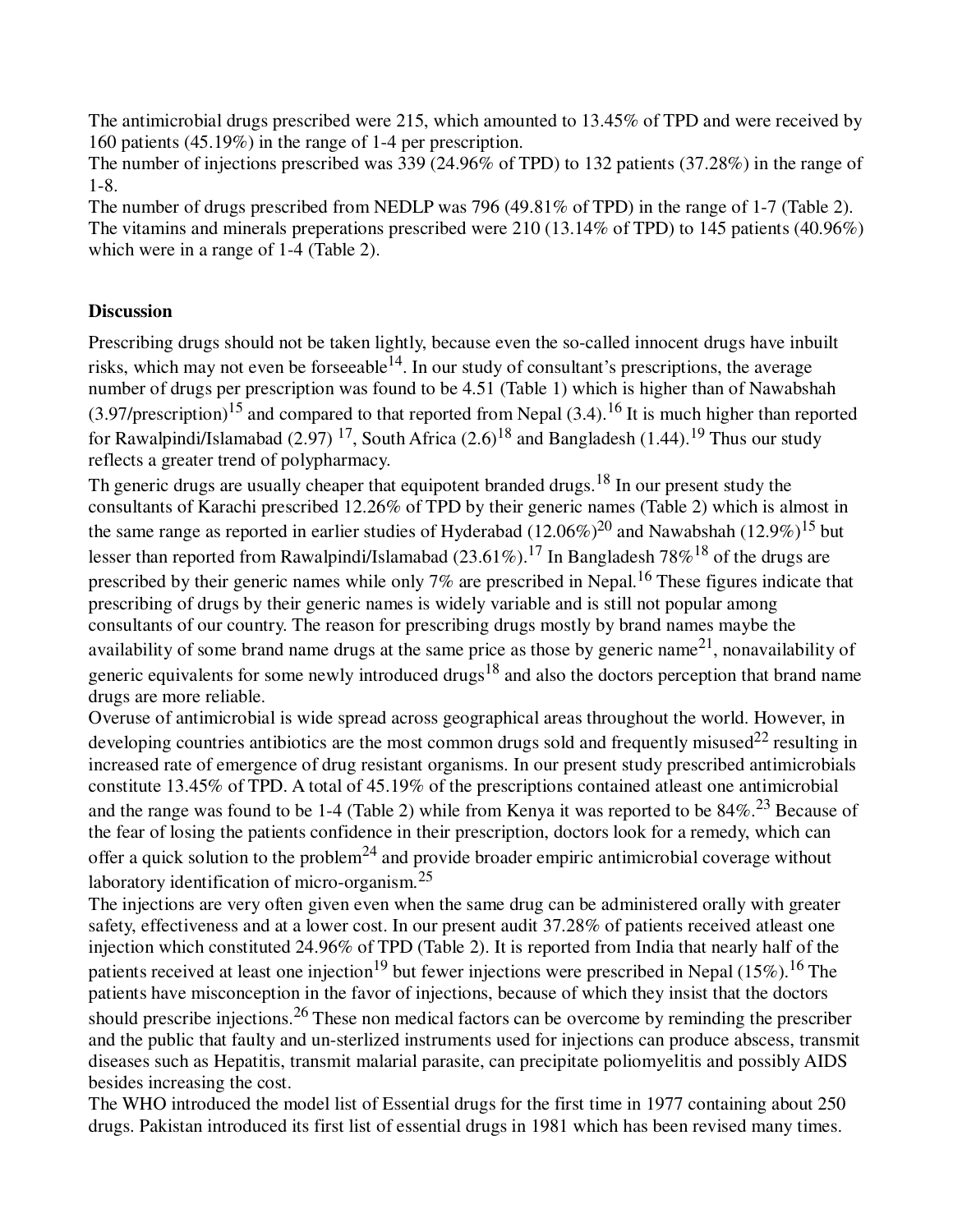The latest revised list was issued in 19962 and contains 470 drugs. However the number of drugs registered with the drug control authority is at present about 240000, which makes it extremely difficult for the prescriber to know them all and to identify the better amongst them which should be prescribed. The drugs prescribed from NEDLP was nearly 50% TPD in our present study (Table 2) it was the same reported from Nepal<sup>16</sup> while from Nawabshah it was reported to be 56.9% TPD.<sup>15</sup> These values are very low when we compare with other developing countries like Bangladesh (85%)' Tanzania(88%)' and Ghana (93.2%).<sup>12</sup> The drugs prescribed from NEDLP was reported to be over 80% to the prescription of Rawalpindi/Isi amabad's teaching hospitals.

There is a widespread prevalence of the erroneous belief that the daily consumption of tonics, vitamins and minerals supplements are essential for health.20 In our study vitamins and minerals were prescribed to 40.96% patients constituting 13.14% OF TPD (Table 2). In an earlier study we found that consultants in Hyderabad prescribed vitamins/minerals to 50% of the patients.<sup>20</sup> However in Nigeria 69% of the prescriptions are reported to contain vitamins/minerals,<sup>7</sup> The present study indicates that the minerals/vitamins are prescribed very liberally to the patients many of whom may not be requiring these.

The general tendency amongst many consultants is to prescribe the latest, the more expensive and heavily promoted agents as first line of therapy<sup>6</sup> rather than older, less expensive and equally effective drugs. The daily drug cost incurred by patients in present study is found to be Pak Rupees 133.41 (US\$  $=$  Pak Rs. 54), while earlier reported from Nawabshah was Pak Rs. 97.27.<sup>7</sup> This daily drug cost of Pak Rs 133.4llooks very high as the average GNP per capita income of Pakistan is US\$ 480 per annum and 60% of the population earns even less than average per capita income<sup>29</sup> and 30% population of Pakistan is living below poverty line.<sup>30</sup> The medical institution does not teach students that they should also consider cost as a factor when choosing a medicine. There is a need to educate both the prescribers and the consumers about the cost-benefit concept.

We have observed in our present study that use of polypharmacy, overuse of antimicrobials and injections are common while fewer drugs and injections are common while fewer drugs are prescribed by generic names and from NEDLP. Our present study when compared with similar studies previously conducted by others confirms that variation in prescribing practices exists in different areas of Pakistan. Measures should be taken to make prescriber cost conscious and rational through continued unbiased educational programs as the educational intervention have been shown to be effective in favorable changing the patterns of drug prescription.<sup>31</sup>

### **References**

1. World Health Organization. Selected drug use indicators. In how to investigate drug use in health facilities. Action Program on Essential Drugs. Geneva, WHO, 1993.

2. Shaikh N.M, National Essential Drug List of Pakistan. Ministry of health Government of Pakistan, Islamabad; June 1996.

3. Sayeed A.T, Availability and accessibility of drugs in a market economy. The Networks Newsletter, Published by Association for rational use of medication in Pakistan. Islamabad. 1996,5 6-7.

4. Rochon P A, and Gurwitz J H. Optimising drug treatment for elderly people: the prescribing cascade. Br. Med. J., (Pakistan), 1998;9:467-70.

5. Chetley A. Problem Drugs. Amsterdam, Health Action International, 1993.

6. Jones D L., Koenke K., Landry F j., et al. Cost saving using a stepped-care prescribing protocol for Nonsteroidal Anti-inflamatory drugs. JAMA. 1996. 275 926-930.

7. Thaver JH, Harpham T, Mepake B ci al Private practitioners in the slums of Karachi: What quality of care do they offer? Soc. Sd. Med. 1998:46:1441-49